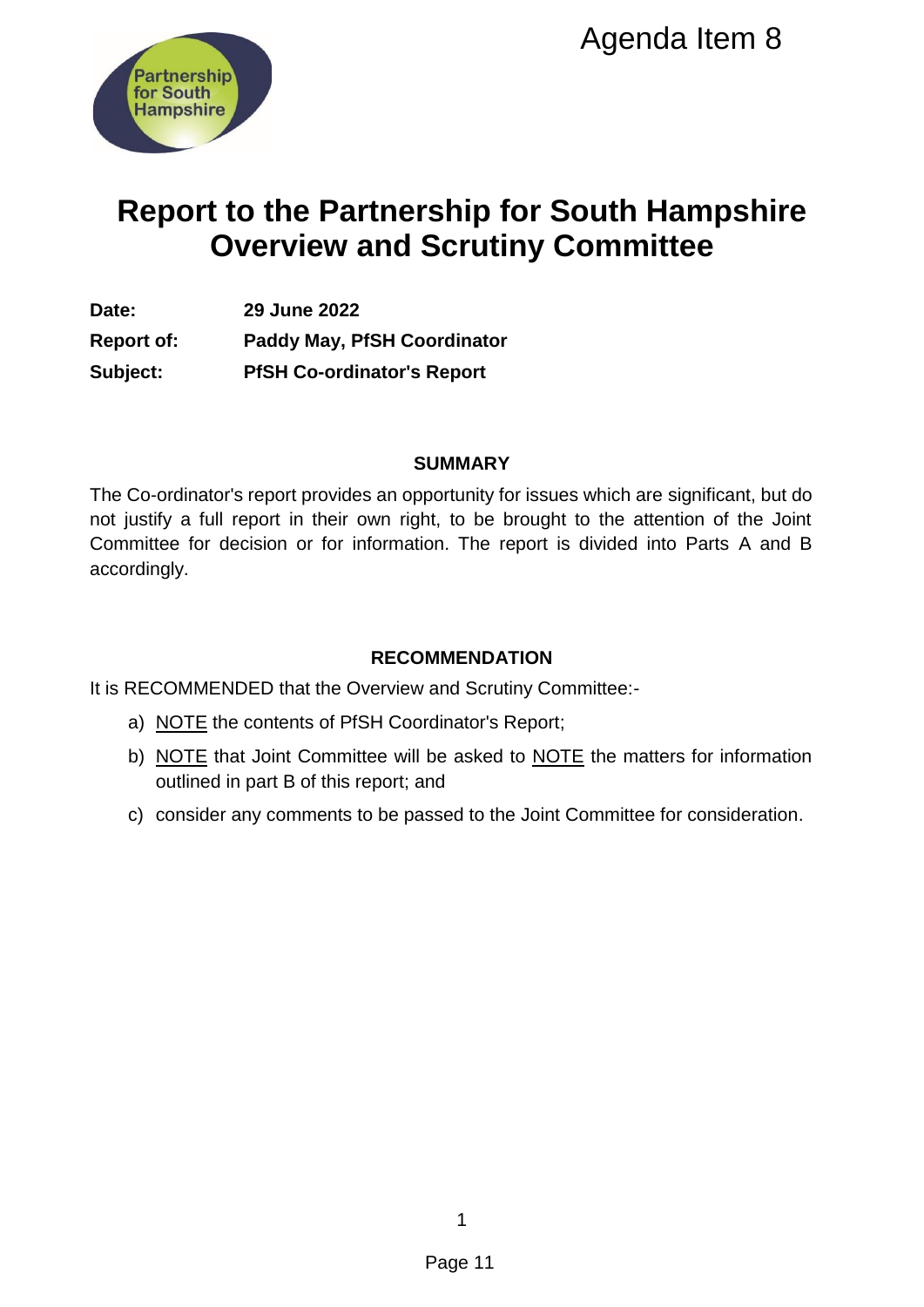#### **PART A: MATTERS FOR DECISION**

There are no matters for decision.

## **PART B: MATTERS FOR INFORMATION**

### **1. Strategic Flood Risk Assessment**

- 1.1 In 2020, at the request of member local authorities, PfSH commissioned the preparation of an updated Strategic Flood Risk Assessment (SFRA) for the PfSH region. This work is wholly funded by local authority contributions from all those wishing to be covered by the work (all PfSH member local authorities except East Hampshire District Council).
- 1.2 A SFRA is part of the evidence base for the local plan and collates information on all known sources of flooding that may affect existing or future development. Officials considered that a complete refresh of the existing SFRA is needed to assist in the review and preparation of local plans in compliance with Section 14 of the National Planning Policy Framework (NPPF, 2021). The current SFRA for the PfSH area was completed in 2007, with subsequent interim updates and reviews in 2012 and 2016. As such, the document and mapping are now out of date, if taking account of legislation and policy changes, as well as updates to evidence, modelling and mapping of flood risk.
- 1.3 Following a full procurement process led by Portsmouth City Council, AECOM was awarded the contract to undertake the work and an inception meeting took place on 10 March 2021.
- 1.4 Since the inception meeting with members of the PfSH Steering Group that had been convened to maintain oversight of the work (local authority planning officials, coastal partners, PfSH and Environment Agency), AECOM is progressing the work well. Most of the modelling work has now been completed and is currently going through an internal quality assurance process, and once completed, will be shared with the PfSH SFRA Steering Group. The Steering Group also approved additional modelling scenarios to meet recently updated guidance on SFRA's issued by the Environment Agency.
- 1.5 Work is expected to complete on the SFRA, including modelling and mapping, in September 2022.

# **2. Options for Expanding Bird Aware Solent's Remit**

2.1 There are several new areas of environmental policy coming up in the next few years as part of the government's ambition to deliver nature recovery and respond to the climate crisis. In September 2021 Natural England brought a discussion paper to the PfSH Planning Officers Group (POG) asking it to consider the challenges, opportunities, and appetite of members to deliver these policy objectives by taking a strategic approach delivered by building upon the Bird Aware Solent model.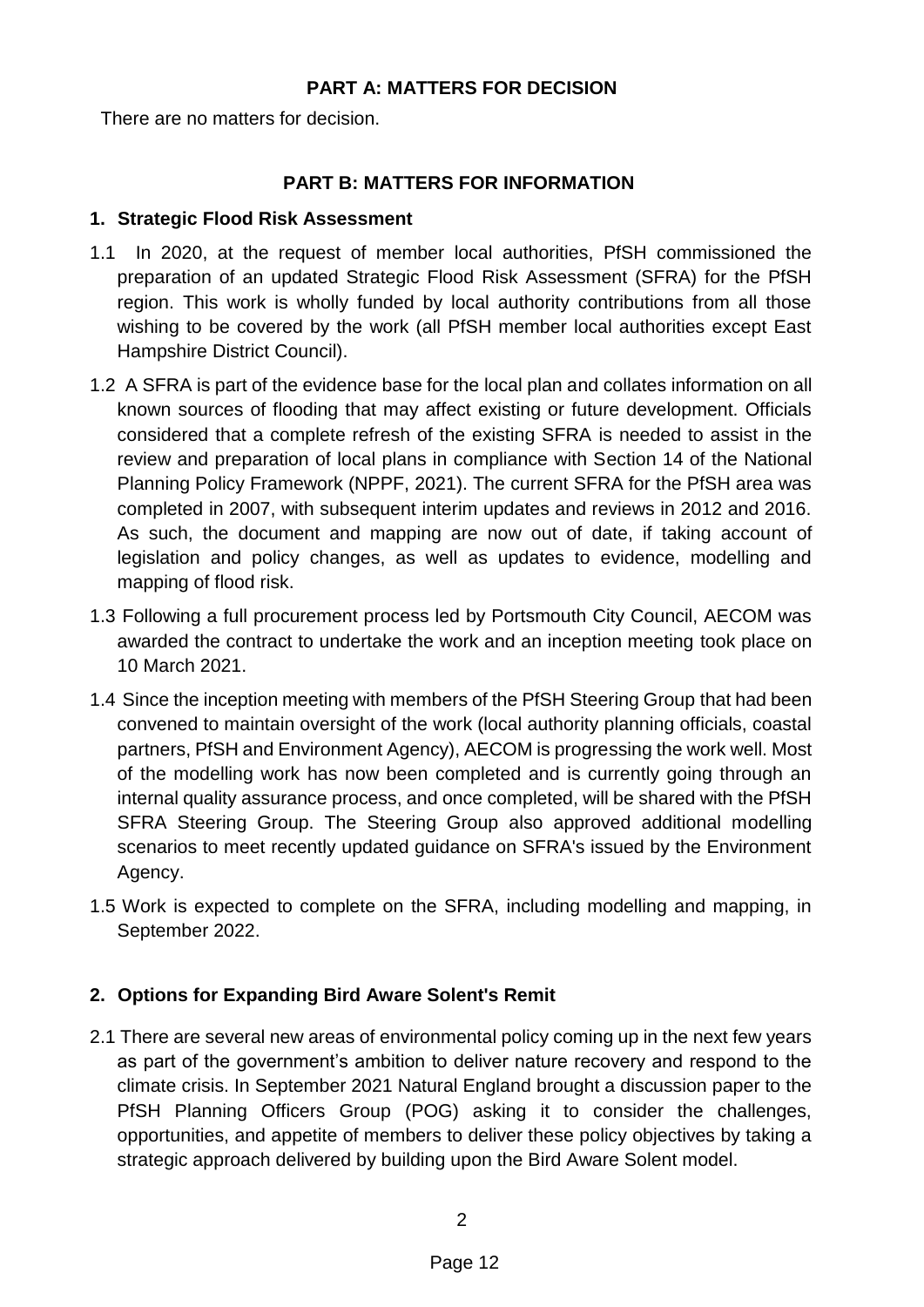- 2.2 The basic premise of Natural England's proposal is that expansion of the Bird Aware Solent model, to include several new policy areas, could have several advantages. Bird Aware Solent is already established, is cost effective, works well and is delivering its environmental objectives. By expanding its remit, it might be possible for it to do far more and get better results. An expanded partnership could bring together various sources of funding and use a greater range of policy levers to develop and secure a pipeline of new and improved sites across southern Hampshire. Having a partnership solely focussed on this remit could make it easier, simpler, and more cost-effective for developers and local planning authorities to deliver their environmental policy objectives. From an environmental perspective we believe this could deliver better quality, strategically located sites at a significant scale which make a significant contribution towards improving the environment for wildlife and people to enjoy.
- 2.3 Natural England considered that several areas of policy could be within scope, such as biodiversity net gain (BNG), climate change mitigation (relating to natural environment enhancement such as tree planting schemes and other habitat restoration proposals), nutrient pollution, natural flood management, Solent Wader and Brent Goose Strategy sites, bird disturbance, green Infrastructure, protected species district level licensing.
- 2.4 In addition, the Natural England proposals were considered within the Bird Aware Partnership in light of discussions around COP26, and at the meeting of PfSH Joint Committee in February this year, Cllr Woodward noted the similarity of some of the current work areas of both Bird Aware and the Solent Waders and Brent Goose Strategy - and how closer working and governance may be beneficial.
- 2.5 PfSH POG has formed a task and finish steering group, formed of local authority planning policy officers, the Bird Aware Partnership manager, the PfSH Strategic Environmental Planner and representatives from Natural England and the Hampshire and Isle of Wight Wildlife Trust. The steering group met in early March and is charged with developing a recommendation for POG's consideration, and ultimately PfSH Joint Committee. The group agreed that significant environmental activity is already happening locally - both in terms of environmental mitigation projects relating to the habitats regulations (e.g. Brent Goose and Solent Waders Strategy, Solent and New Forest Avoidance and Mitigation Strategy, nutrient mitigation) which can be seen as reactive. However, there was also a proactive agenda in relation to strategic landbased solutions for biodiversity net gain, nature recovery strategies, which could be viewed as requiring a more proactive response. The idea of multi-functionality and benefit stacking was discussed, and reference made to the DEFRA Solent Nutrient Market pilot.
- 2.6 It was felt by the group that *before* the potential for an expanded role for Bird Aware, or an alternative approach, could be considered, a steer is required from POG as to the sorts of topics that could be covered. The discussion note prepared for the meeting included reference to many of these, but also recognised the direction of travel at the national level towards a greater consideration of environmental matters in planning. There are choices about how proactive PfSH might want to be; are we focussed on reacting to habitats regulations, the Environment Bill, or do we want to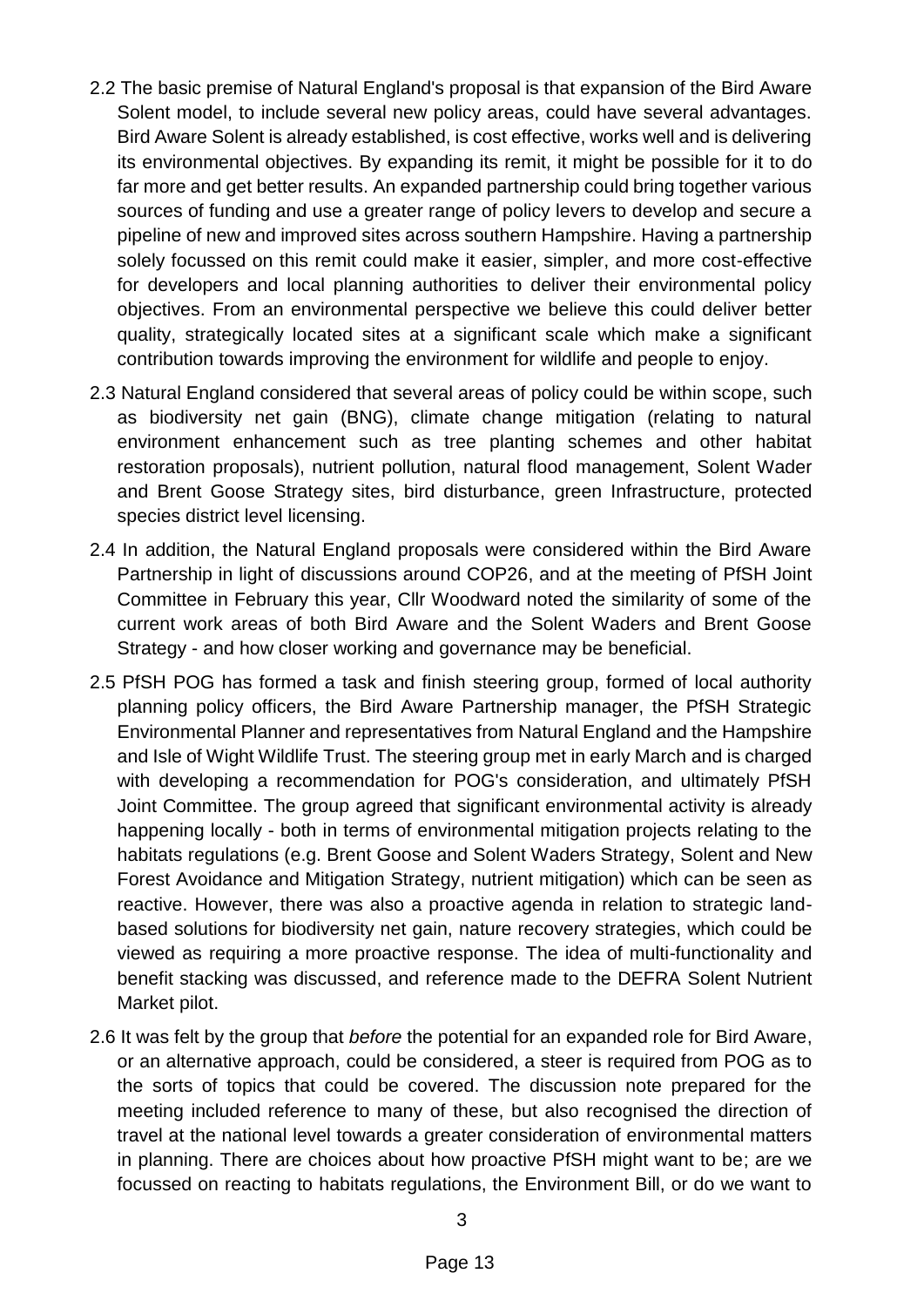go further bringing in strategic land-based solutions to climate change? It was considered that this was fundamental to the scope of any extended role of any organisation or group involved in environmental mitigation for development in the subregion.

- 2.7 It is clear that there are several groups and organisations operating in the Solent subregion on the topic of environmental mitigation/enhancement. These include;
	- Biodiversity Net Gain Group (chaired currently by PfSH SEPO)
	- Local Nature Partnership (attended by PfSH SEPO)
	- PfSH itself through the spatial strategy and green belt/green infrastructure work
	- The Greenprint for South Hampshire initiative
	- Hampshire and Isle of Wight Wildlife Trust
- 2.8 A strong understanding of the organisations/groups involved in the topic subregionally is required to inform further discussion and avoid duplication of effort. PfSH also needs to develop a strong vision for this work - so that it can determine how best to implement what it wants to achieve. The work will also need to consider how to align with the proposed local nature recovery strategy work which is being looked at on a Hampshire and Isle of Wight geography with Hampshire County Council as the lead body.
- 2.9 At the time of writing, members of the steering group plan to undertake a stakeholder mapping exercise, to provide clarity around existing activity, and propose a 'vision' for consideration by POG at its meeting on 8 July. Further update reports will come back to the Joint Committee on this policy area.

# **3. Strategic Recreation and Mitigation Partnership (Bird Aware) Key Performance Indicators (KPIs)**

The below covers the period 1 January to the end of May 2022.

The Rangers delivered:

| • Site Visits                      | 321  |
|------------------------------------|------|
| • People interacted with on-site   | 4657 |
| $\bullet$ Events                   | 37   |
| • People interacted with at events | 1067 |

Additional input has also been given to communications work which is led by the campaigns and engagement officer. Together the team has achieved the following:

# **Facebook**

- Number of fans 2,466 (up by 581, +30.8%)
- Number of followers 2,872 (up by 417, +17%)
- Accounts reached 147,093 (+67.8% compared to preceding 5 months)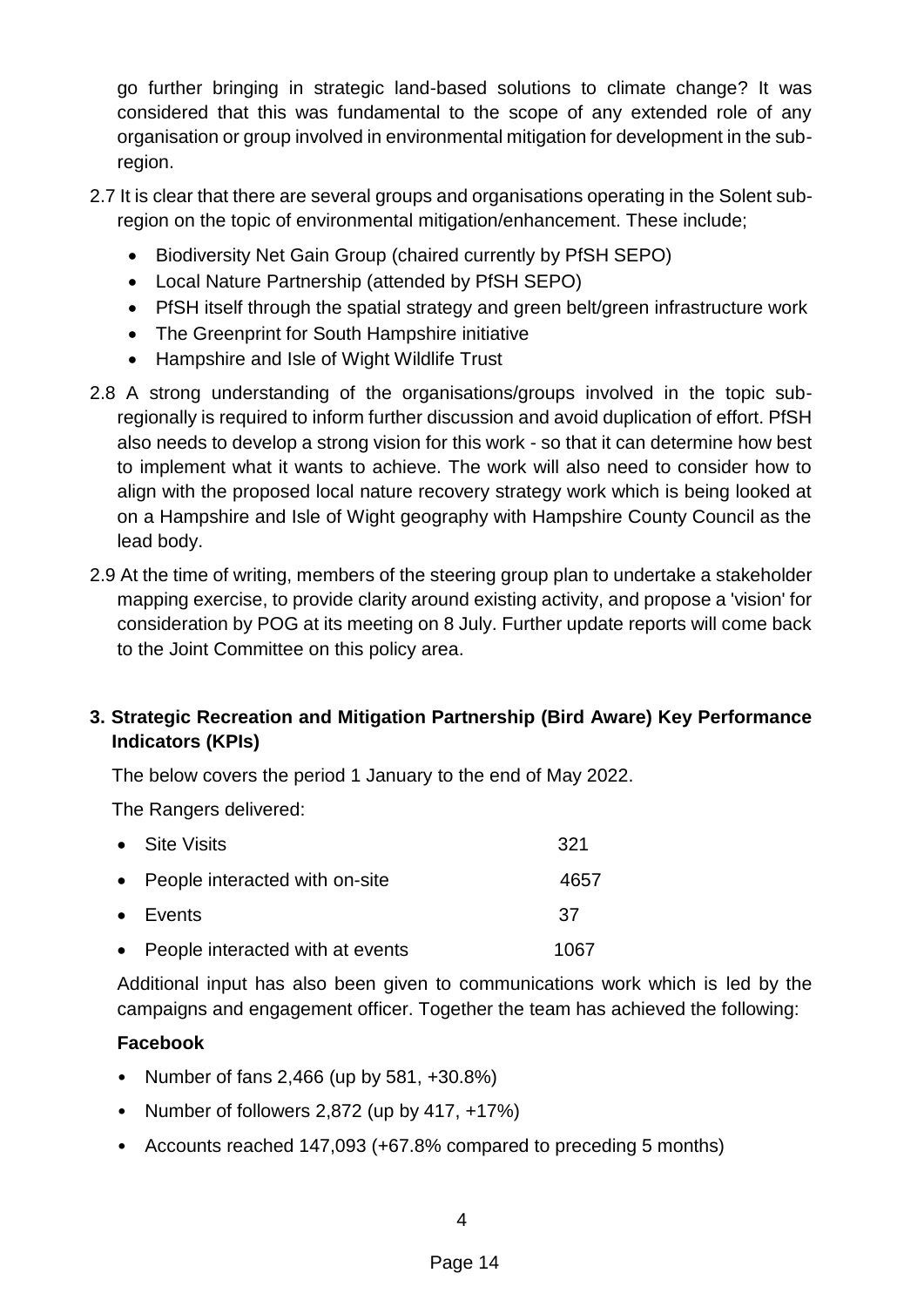• Engagement – engagement excluding clicks 8,715 (6,467 reactions, 645 comments, 566 shares, 1,037 other engagements)

## **Twitter**

- Number of followers 2,703 (up by 129, +6.33%)
- 123,200 impressions
- Engagement: 2,384 total engagement (1,818 likes, 340 retweets)

### **Instagram**

- Number of followers 2,063 (up by 246, +13.5%)
- Accounts reached: 31,907 (+131.4% compared to preceding 5 months)
- Engagement: 8,018 likes, 97 comments

## **Other Campaigns and Engagement highlights include:**

- Launch of the first in the series of codes of conduct: wildlife-aware beach cleans
- First newsletter issued to around 350 subscribers in March (93% opening rate, 43% click rate). Currently at 775 subscribers with next edition due in June
- 12 blog posts, five press releases, monthly radio interviews with Express FM
- Rolling campaign to promote winter season events calendar achieved over 2,000 clicks and reach of 32K
- Promotion of individual spring events achieved 375 clicks and a reach of 23K

# **4. Update on the Green Print for South Hampshire Initiative**

- 4.1 The Greenprint project is now focusing on developing a plan of action to help realise the priorities and related outcomes agreed by the Joint Committee on 14 February.
- 4.2 Members will recall that the project has been supported by the University of Southampton through the secondment of postgraduate students. A third student, Karolina Zarzyczny, joined the Team at the beginning of May for three months. She will be meeting with a wide range of people over the next few weeks to identify possible actions.
- 4.3 The Communities of Practice the groups of experts in each priority area drawn from across sectors – will be re-convened in late June and early July to review the 'longlist' of possible actions with a view to determining what recommendations will be brought to the Joint Committee in the autumn. Before that report comes to Members it will be further reviewed by officers from across PfSH Member councils and other project partners to ensure those emerging recommendations are consistent with the broader policy direction and priorities of local councils and others.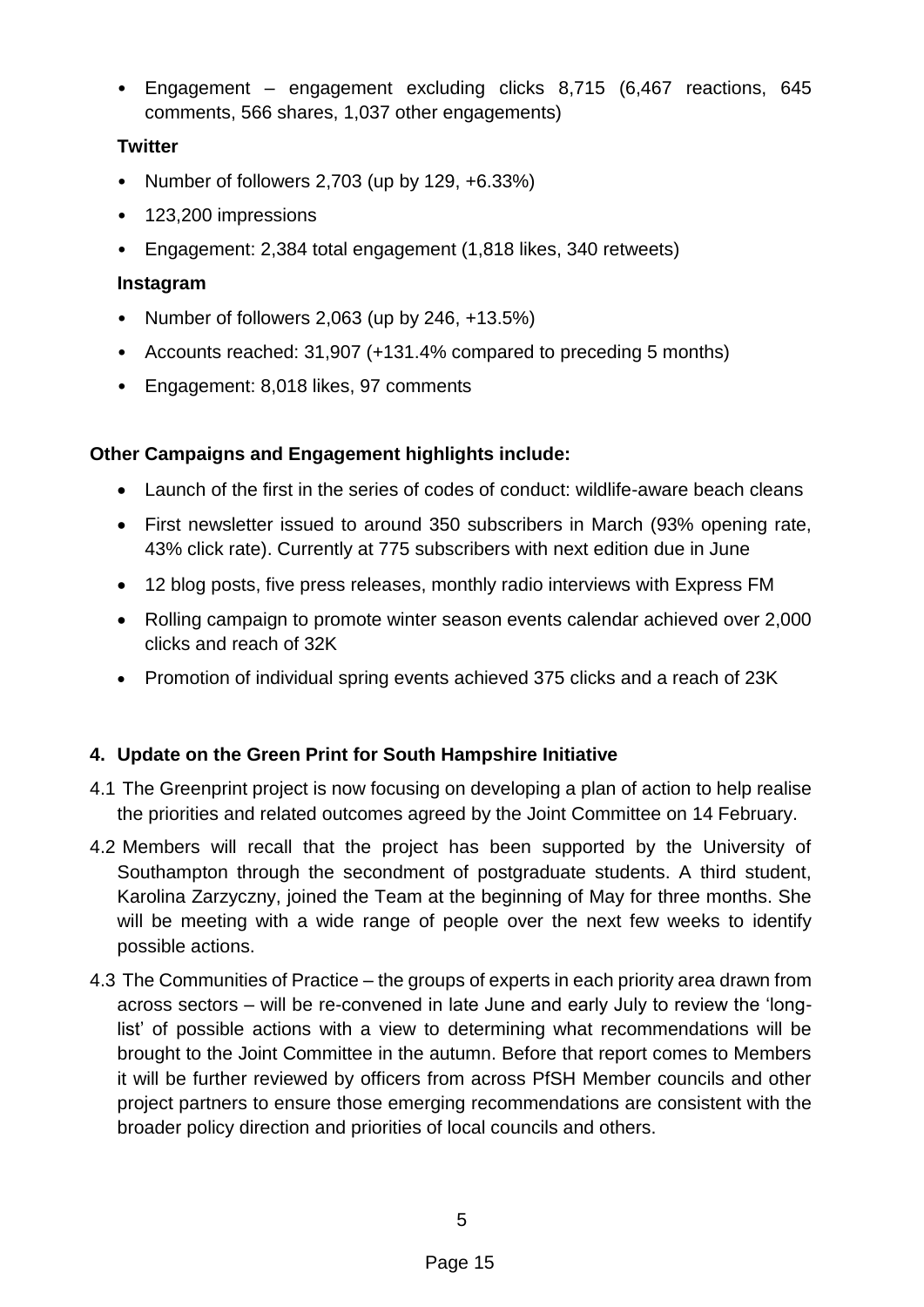- 4.4 The Joint Committee will have the opportunity to consider those recommended actions at its meeting on 27 September.
- 4.5 Members may also have noticed that the Greenprint project was represented at the Solent Summit in early June, where a small stand helped to introduce attendees to the project's and PfSH's aspirations for a green recovery. The project fits well with the objectives of the Solent Freeport and Solent Strategy, both launched at that event. This was an excellent opportunity to introduce a wider range of organisations to Greenprint.

## **5. Culture, Creative Industries and the Built Environment Themed Panel**

### Southern Policy Centre, Culture and Creative Economy Workshops

- 5.1 Following Joint Committee agreement at its meeting on 14 February, the PfSH has commissioned The Southern Policy Centre to run two workshops to review opportunities for partnership working to support the development of the culture and creative economy in South Hampshire. The first workshop on the 10 June focussed on vision, the second on the 15 July will focus on the mechanics of the operation of future working.
- 5.2 Invitations have been sent to partner local authorities, universities, further education colleges, business support organisations, creative industry networks, and other cultural organisations. The event will provide an opportunity for linking key initiatives (including the Arts Council England priority places - Isle of Wight, Portsmouth, Gosport, New Forest Rushmoor - with business led initiatives such as Tech Solent and Digital South.
- 5.3Joint committee will be updated on the outcome of the workshops at its meeting in September.

### Solent Quality Place Awards.<https://solentqualityplaceawards.org.uk/>

- 5.4 Nominations for the Solent Design Awards 2022 opened on 9 May and closed on 27 May. The focus of the awards is on excellent placemaking. The judges are looking for examples of development which enhance the sense of place and belonging within a locality.
- 5.5 In addition to highlighting architectural and engineering excellence, the awards seek to recognise developments that contribute to improving the economic, social, cultural and environmental life of those who live, work, learn and relax within the Solent region. The Solent Quality Place Awards have been run by the Partnership for South